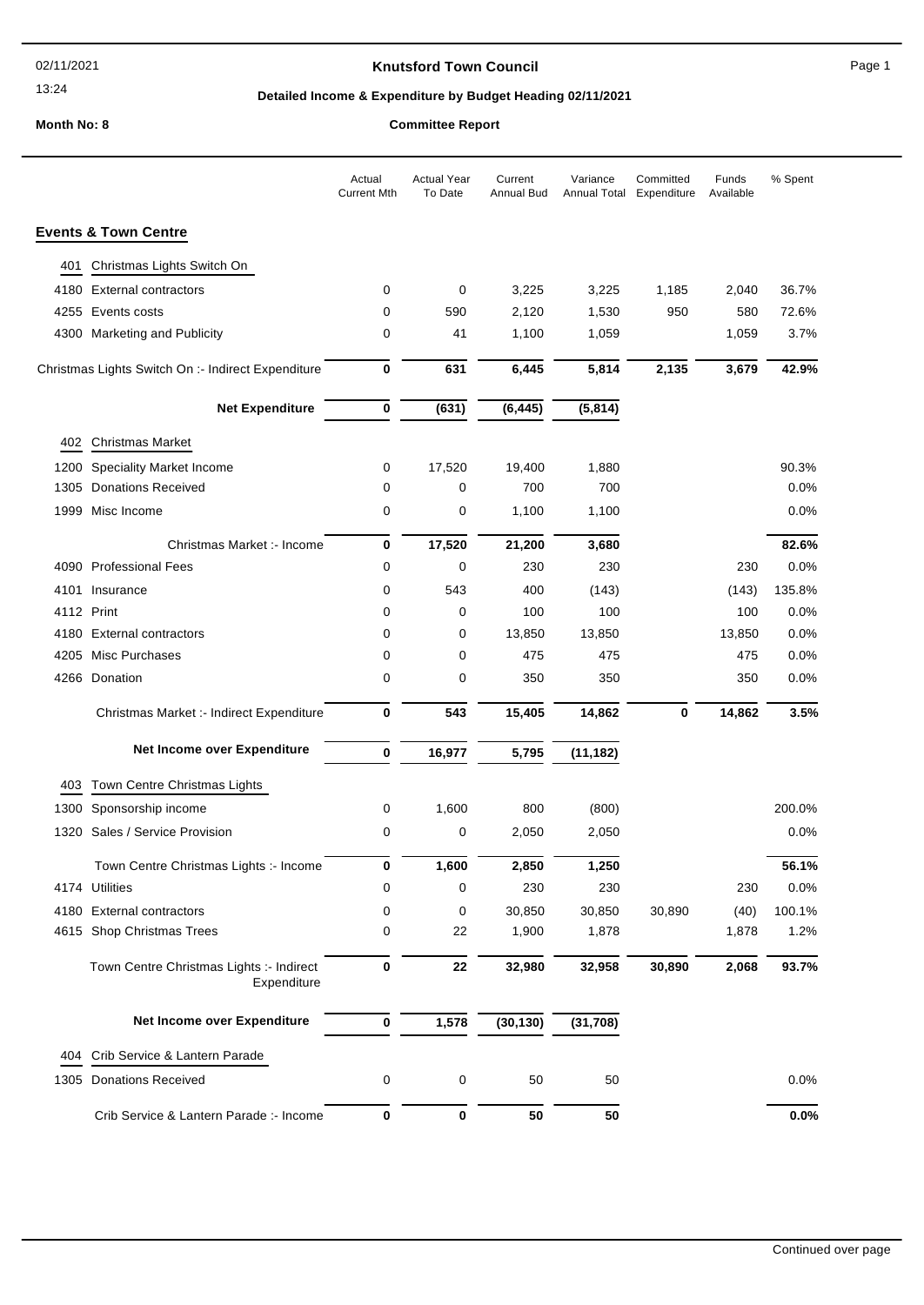### **Knutsford Town Council Example 2** Page 2

# **Detailed Income & Expenditure by Budget Heading 02/11/2021**

### **Month No: 8**

| <b>Committee Report</b> |  |
|-------------------------|--|
|-------------------------|--|

|      |                                                          | Actual<br><b>Current Mth</b> | <b>Actual Year</b><br>To Date | Current<br>Annual Bud | Variance<br>Annual Total | Committed<br>Expenditure | Funds<br>Available | % Spent |
|------|----------------------------------------------------------|------------------------------|-------------------------------|-----------------------|--------------------------|--------------------------|--------------------|---------|
|      | 4180 External contractors                                | 0                            | 0                             | 775                   | 775                      | 565                      | 210                | 72.9%   |
|      | 4255 Events costs                                        | 1,250                        | 1,250                         | 2,700                 | 1,450                    | 1,500                    | (50)               | 101.9%  |
|      | Crib Service & Lantern Parade :- Indirect<br>Expenditure | 1,250                        | 1,250                         | 3,475                 | 2,225                    | 2,065                    | 160                | 95.4%   |
|      | Net Income over Expenditure                              | (1, 250)                     | (1, 250)                      | (3, 425)              | (2, 175)                 |                          |                    |         |
| 415  | Town Centre Management                                   |                              |                               |                       |                          |                          |                    |         |
|      | 1315 Advertising Income                                  | 0                            | 2,410                         | 2,000                 | (410)                    |                          |                    | 120.5%  |
| 1320 | Sales / Service Provision                                | 0                            | 230                           | 0                     | (230)                    |                          |                    | 0.0%    |
|      | Town Centre Management :- Income                         | 0                            | 2,640                         | 2,000                 | (640)                    |                          |                    | 132.0%  |
|      | 4112 Print                                               | 0                            | $\mathbf 0$                   | 820                   | 820                      |                          | 820                | 0.0%    |
| 4180 | <b>External contractors</b>                              | 0                            | 936                           | 0                     | (936)                    | 200                      | (1, 136)           | 0.0%    |
| 4205 | Misc Purchases                                           | 0                            | 32                            | 0                     | (32)                     |                          | (32)               | 0.0%    |
| 4240 | Benchmarking                                             | 0                            | 0                             | 750                   | 750                      |                          | 750                | 0.0%    |
| 4255 | Events costs                                             | 0                            | $\mathbf 0$                   | 0                     | 0                        | 572                      | (572)              | 0.0%    |
| 4300 | <b>Marketing and Publicity</b>                           | 0                            | 1,998                         | 3,360                 | 1,362                    | 52                       | 1,310              | 61.0%   |
| 4625 | Coach Friendly Town Scheme                               | 0                            | 0                             | 1,500                 | 1,500                    |                          | 1,500              | 0.0%    |
| 4630 | <b>Promotional Events</b>                                | 0                            | 722                           | 3,000                 | 2,278                    |                          | 2,278              | 24.1%   |
|      | Town Centre Management :- Indirect Expenditure           | 0                            | 3,688                         | 9,430                 | 5,742                    | 824                      | 4,919              | 47.8%   |
|      | Net Income over Expenditure                              | $\bf{0}$                     | (1,048)                       | (7, 430)              | (6, 382)                 |                          |                    |         |
| 420  | Pumpkin Path                                             |                              |                               |                       |                          |                          |                    |         |
| 1300 | Sponsorship income                                       | 0                            | 350                           | 250                   | (100)                    |                          |                    | 140.0%  |
| 1305 | <b>Donations Received</b>                                | 0                            | 0                             | 500                   | 500                      |                          |                    | 0.0%    |
|      | Pumpkin Path :- Income                                   | $\bf{0}$                     | 350                           | 750                   | 400                      |                          |                    | 46.7%   |
|      | 4180 External contractors                                | 0                            | 0                             | 800                   | 800                      | 800                      | 0                  | 100.0%  |
|      | 4255 Events costs                                        | 0                            | 406                           | 1,450                 | 1,044                    |                          | 1,044              | 28.0%   |
|      | 4300 Marketing and Publicity                             | 0                            | 192                           | 650                   | 458                      | 400                      | 58                 | 91.2%   |
|      | Pumpkin Path :- Indirect Expenditure                     | 0                            | 599                           | 2,900                 | 2,301                    | 1,200                    | 1,101              | 62.0%   |
|      | Net Income over Expenditure                              | 0                            | (249)                         | (2, 150)              | (1, 901)                 |                          |                    |         |
| 421  | <b>Bunny Hop</b>                                         |                              |                               |                       |                          |                          |                    |         |
| 1300 | Sponsorship income                                       | 0                            | 0                             | 250                   | 250                      |                          |                    | 0.0%    |
|      | Bunny Hop :- Income                                      | 0                            | 0                             | 250                   | 250                      |                          |                    | 0.0%    |
|      | 4255 Events costs                                        | 0                            | 9                             | 200                   | 191                      |                          | 191                | 4.6%    |
| 4300 | <b>Marketing and Publicity</b>                           | 0                            | 0                             | 300                   | 300                      |                          | 300                | 0.0%    |
|      | Bunny Hop :- Indirect Expenditure                        | $\bf{0}$                     | 9                             | 500                   | 491                      | $\bf{0}$                 | 491                | 1.9%    |
|      | Net Income over Expenditure                              | $\pmb{0}$                    | $\overline{(9)}$              | (250)                 | (241)                    |                          |                    |         |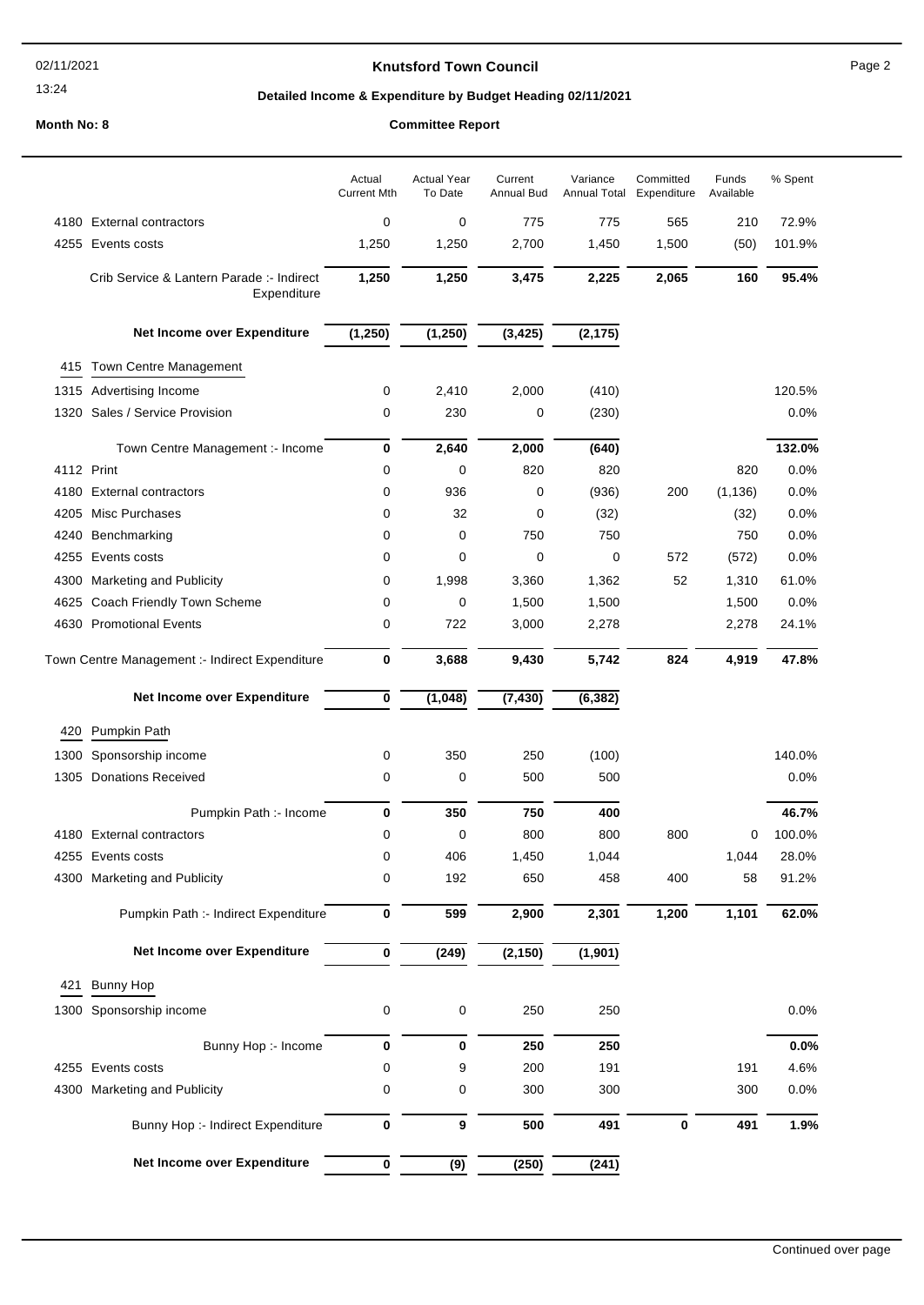### **Knutsford Town Council Example 20 Apr 20 Apr 20 Apr 20 Apr 20 Apr 20 Apr 20 Apr 20 Apr 20 Apr 20 Apr 20 Apr 20 Apr 20 Apr 20 Apr 20 Apr 20 Apr 20 Apr 20 Apr 20 Apr 20 Apr 20 Apr 20 Apr 20 Apr 20 Apr 20 Apr 20 Apr 20 Apr**

# **Detailed Income & Expenditure by Budget Heading 02/11/2021**

# **Month No: 8 Committee Report**

|      |                                                 | Actual<br><b>Current Mth</b> | <b>Actual Year</b><br>To Date | Current<br>Annual Bud | Variance<br>Annual Total | Committed<br>Expenditure | Funds<br>Available | % Spent |
|------|-------------------------------------------------|------------------------------|-------------------------------|-----------------------|--------------------------|--------------------------|--------------------|---------|
| 425  | Knutsfordian Exhibition                         |                              |                               |                       |                          |                          |                    |         |
| 1305 | <b>Donations Received</b>                       | 0                            | 37                            | 250                   | 213                      |                          |                    | 14.7%   |
| 1320 | Sales / Service Provision                       | 0                            | 583                           | 500                   | (83)                     |                          |                    | 116.7%  |
|      | Knutsfordian Exhibition :- Income               | 0                            | 620                           | 750                   | 130                      |                          |                    | 82.7%   |
|      | 4060 Refreshments/catering                      | 0                            | 149                           | 0                     | (149)                    |                          | (149)              | 0.0%    |
| 4180 | <b>External contractors</b>                     | 0                            | 480                           | 480                   | 0                        |                          | 0                  | 100.0%  |
|      | 4255 Events costs                               | 0                            | 609                           | 700                   | 91                       |                          | 91                 | 87.0%   |
| 4300 | <b>Marketing and Publicity</b>                  | 0                            | 323                           | 320                   | (3)                      |                          | (3)                | 100.8%  |
|      | Knutsfordian Exhibition :- Indirect Expenditure | 0                            | 1,560                         | 1,500                 | (60)                     | 0                        | (60)               | 104.0%  |
|      | Net Income over Expenditure                     | 0                            | (940)                         | (750)                 | 190                      |                          |                    |         |
| 430  | <b>Town Awards</b>                              |                              |                               |                       |                          |                          |                    |         |
|      | 1300 Sponsorship income                         | 0                            | 500                           | 500                   | 0                        |                          |                    | 100.0%  |
|      | Town Awards :- Income                           | 0                            | 500                           | 500                   | 0                        |                          |                    | 100.0%  |
|      | 4060 Refreshments/catering                      | 0                            | 252                           | 275                   | 23                       |                          | 23                 | 91.5%   |
|      | 4112 Print                                      | 0                            | 0                             | 150                   | 150                      |                          | 150                | 0.0%    |
|      | 4151 Venue Hire Costs                           | 0                            | 250                           | 0                     | (250)                    |                          | (250)              | 0.0%    |
|      | 4255 Events costs                               | 0                            | 11                            | 75                    | 64                       |                          | 64                 | 14.4%   |
|      | Town Awards :- Indirect Expenditure             | 0                            | 512                           | 500                   | (12)                     | 0                        | (12)               | 102.5%  |
|      | Net Income over Expenditure                     | 0                            | (12)                          | $\pmb{0}$             | 12                       |                          |                    |         |
| 435  | <b>ReFresh Knutsford</b>                        |                              |                               |                       |                          |                          |                    |         |
| 4151 | <b>Venue Hire Costs</b>                         | 0                            | 400                           | 0                     | (400)                    |                          | (400)              | 0.0%    |
|      | 4255 Events costs                               | 0                            | 20                            | 0                     | (20)                     |                          | (20)               | 0.0%    |
|      | 4300 Marketing and Publicity                    | 0                            | 269                           | 0                     | (269)                    |                          | (269)              | 0.0%    |
|      | ReFresh Knutsford :- Indirect Expenditure       | 0                            | 689                           | $\bf{0}$              | (689)                    | 0                        | (689)              |         |
|      | <b>Net Expenditure</b>                          | 0                            | (689)                         | 0                     | 689                      |                          |                    |         |
| 440  | <b>Music Festival</b>                           |                              |                               |                       |                          |                          |                    |         |
| 1300 | Sponsorship income                              | 0                            | 1,000                         | 1,000                 | 0                        |                          |                    | 100.0%  |
|      | 1305 Donations Received                         | 0                            | 86                            | 0                     | (86)                     |                          |                    | 0.0%    |
|      | 1320 Sales / Service Provision                  | 0                            | 3,112                         | 5,400                 | 2,288                    |                          |                    | 57.6%   |
|      | Music Festival :- Income                        | 0                            | 4,198                         | 6,400                 | 2,202                    |                          |                    | 65.6%   |
|      | 4107 Paypal Transaction Fees                    | 0                            | 127                           | 0                     | (127)                    |                          | (127)              | 0.0%    |
|      | 4151 Venue Hire Costs                           | 0                            | 500                           | 625                   | 125                      |                          | 125                | 80.0%   |
|      | 4180 External contractors                       | 0                            | 3,626                         | 4,250                 | 624                      |                          | 624                | 85.3%   |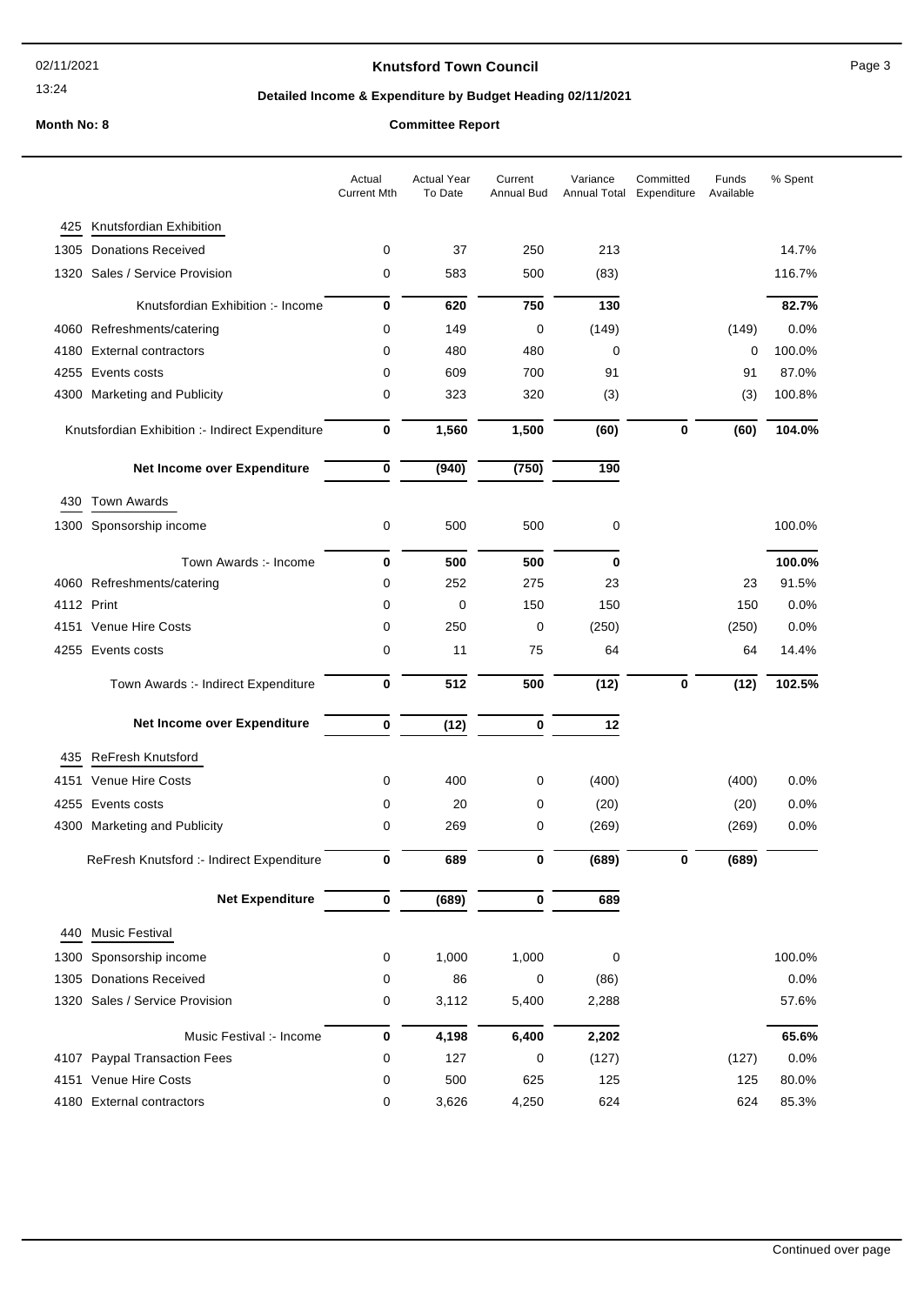### **Knutsford Town Council Example 20 A Research 20 A Research 20 A Research 20 A Research 20 A Research 20 A Research 20 A Research 20 A Research 20 A Research 20 A Research 20 A Research 20 A Research 20 A Research 20 A R**

# **Detailed Income & Expenditure by Budget Heading 02/11/2021**

### **Month No: 8**

| <b>Committee Report</b> |  |
|-------------------------|--|
|-------------------------|--|

|      |                                                  | Actual<br><b>Current Mth</b> | <b>Actual Year</b><br>To Date | Current<br>Annual Bud | Variance<br>Annual Total | Committed<br>Expenditure | Funds<br>Available | % Spent |
|------|--------------------------------------------------|------------------------------|-------------------------------|-----------------------|--------------------------|--------------------------|--------------------|---------|
|      | 4255 Events costs                                | 0                            | 5,315                         | 7,125                 | 1,810                    |                          | 1,810              | 74.6%   |
|      | 4300 Marketing and Publicity                     | 0                            | 1,706                         | 1,900                 | 194                      |                          | 194                | 89.8%   |
|      | Music Festival :- Indirect Expenditure           | 0                            | 11,274                        | 13,900                | 2,626                    | 0                        | 2,626              | 81.1%   |
|      | Net Income over Expenditure                      | $\bf{0}$                     | (7,076)                       | (7,500)               | (424)                    |                          |                    |         |
| 445  | <b>Taste Knutsford</b>                           |                              |                               |                       |                          |                          |                    |         |
|      | 1320 Sales / Service Provision                   | 0                            | 3,788                         | 4,000                 | 213                      |                          |                    | 94.7%   |
|      | Taste Knutsford :- Income                        | 0                            | 3,788                         | 4,000                 | 213                      |                          |                    | 94.7%   |
| 4107 | <b>Paypal Transaction Fees</b>                   | 0                            | 48                            | 0                     | (48)                     |                          | (48)               | 0.0%    |
|      | 4255 Events costs                                | 0                            | 1,133                         | 3,000                 | 1,867                    | 594                      | 1,273              | 57.6%   |
| 4300 | Marketing and Publicity                          | 0                            | 30                            | 400                   | 370                      |                          | 370                | 7.5%    |
| 4999 | <b>Misc Costs</b>                                | 0                            | 39                            | 100                   | 61                       |                          | 61                 | 39.0%   |
|      | Taste Knutsford :- Indirect Expenditure          | 0                            | 1,250                         | 3,500                 | 2,250                    | 594                      | 1,656              | 52.7%   |
|      | Net Income over Expenditure                      | $\pmb{0}$                    | 2,538                         | 500                   | (2,038)                  |                          |                    |         |
| 450  | Other Events / Projects                          |                              |                               |                       |                          |                          |                    |         |
| 1201 | Makers Market Income                             | 891                          | 891                           | 4,250                 | 3,359                    |                          |                    | 21.0%   |
| 1205 | <b>Payments Recovered</b>                        | 200                          | 800                           | 2,000                 | 1,200                    |                          |                    | 40.0%   |
|      | 1300 Sponsorship income                          | 0                            | 0                             | 250                   | 250                      |                          |                    | 0.0%    |
|      | Other Events / Projects :- Income                | 1,091                        | 1,691                         | 6,500                 | 4,809                    |                          |                    | 26.0%   |
|      | 4090 Professional Fees                           | 0                            | (2,000)                       | 2,000                 | 4,000                    | 2,000                    | 2,000              | 0.0%    |
|      | 4601 Remembrance Sunday                          | 0                            | $\mathbf 0$                   | 1,000                 | 1,000                    |                          | 1,000              | 0.0%    |
|      | 4602 Art Trail                                   | 0                            | 265                           | 500                   | 235                      |                          | 235                | 53.1%   |
|      | 4604 Flowers in Wallwood                         | 0                            | 75                            | 750                   | 675                      |                          | 675                | 10.0%   |
|      | 4605 Town Centre Bunting                         | 0                            | 1,790                         | 2,600                 | 810                      |                          | 810                | 68.8%   |
|      | 4650 Young Artist of the Year                    | 0                            | 0                             | 500                   | 500                      |                          | 500                | 0.0%    |
|      | Other Events / Projects :- Indirect Expenditure  | 0                            | 130                           | 7,350                 | 7,220                    | 2,000                    | 5,220              | 29.0%   |
|      | Net Income over Expenditure                      | 1,091                        | 1,561                         | (850)                 | (2, 411)                 |                          |                    |         |
| 455  | Knutsford Voucher Scheme                         |                              |                               |                       |                          |                          |                    |         |
| 1350 | Knutsford Voucher Income                         | 0                            | 5,745                         | 0                     | (5, 745)                 |                          |                    | 0.0%    |
|      | 1355 Postage Paid                                | 0                            | 31                            | 0                     | (31)                     |                          |                    | 0.0%    |
|      | Knutsford Voucher Scheme: - Income               | $\pmb{0}$                    | 5,776                         | 0                     | (5,776)                  |                          |                    |         |
|      | 4107 Paypal Transaction Fees                     | 0                            | 10                            | 0                     | (10)                     |                          | (10)               | 0.0%    |
|      | 4112 Print                                       | 0                            | 293                           | 0                     | (293)                    |                          | (293)              | 0.0%    |
|      | 4655 Voucher Scheme Redemptions                  | 0                            | 1,490                         | 0                     | (1,490)                  |                          | (1,490)            | 0.0%    |
|      | Knutsford Voucher Scheme :- Indirect Expenditure | 0                            | 1,793                         | 0                     | (1,793)                  | 0                        | (1,793)            |         |
|      | Net Income over Expenditure                      | $\bf{0}$                     | 3,983                         | 0                     | (3,983)                  |                          |                    |         |
|      |                                                  |                              |                               |                       |                          |                          |                    |         |